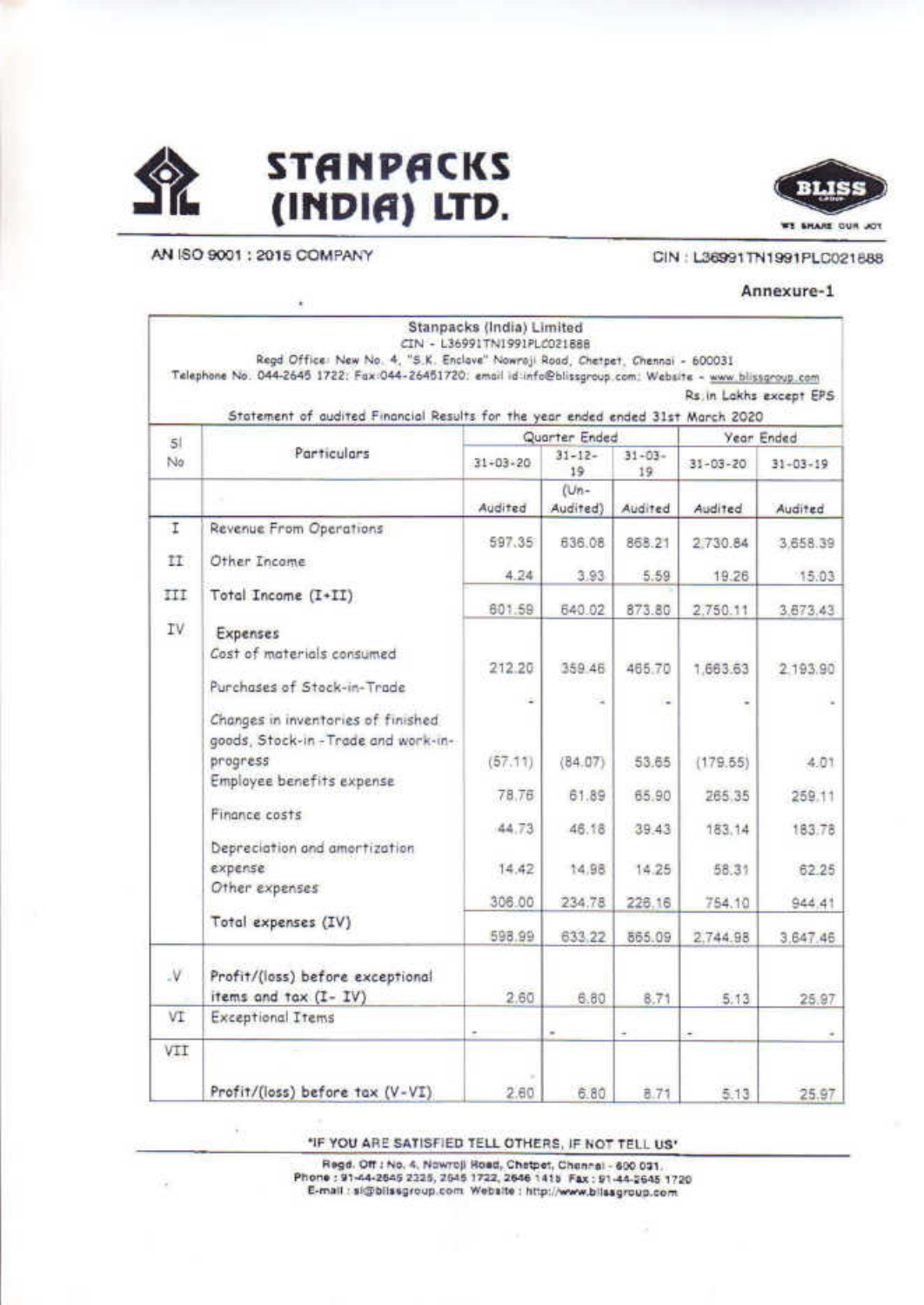



### AN ISO 9001 : 2015 COMPANY

.

### CIN: L36991TN1991PLC021888

| VII          | Tax expense:                                               |        |      |        |        |       |
|--------------|------------------------------------------------------------|--------|------|--------|--------|-------|
|              | $(1)$ Current tax                                          |        |      |        |        |       |
|              |                                                            |        |      |        |        |       |
|              | (2) Deferred tax                                           | (1.89) |      | 12.21  | (1.89) | 12.21 |
| IX           | Profit (Loss) for the period from                          |        |      |        |        |       |
|              | continuing operations (VII-VIII)                           | 4.49   | 6.80 | (3.50) | 7.02   | 13.76 |
| $\mathsf{X}$ | Profit/(loss) from discontinued                            |        |      |        |        |       |
|              | operations                                                 |        |      |        |        |       |
| XI           | Tax expense of discontinued                                |        |      |        |        |       |
|              | operations                                                 |        |      |        |        |       |
| XII          | Profit/(loss) from Discontinued                            |        |      |        |        |       |
|              | operations (after tax) (X-XI)                              |        |      |        |        |       |
| XIII         | Profit/(loss) for the period                               |        |      |        |        |       |
|              | $(IX+XII)$                                                 | 4.49   | 6.80 | (3.50) | 7.02   | 13.76 |
| XIV          | Other Comprehensive Income -                               |        |      |        |        |       |
|              | Items that will not be reclassified                        |        |      |        |        |       |
|              | subsequently to profit or loss                             |        |      | 0.36   |        | 0.36  |
| XV           | Total Comprehensive Income for                             |        |      |        |        |       |
|              | the period (XIII+XIV)                                      |        |      |        |        |       |
|              | (Comprising Profit (Loss) and                              |        |      |        |        |       |
|              | Other Comprehensive Income for                             |        |      |        |        |       |
| XVI          | the period)                                                | 4.49   | 6.80 | (3.86) | 7.02   | 13.40 |
|              | Earnings per equity share (for<br>continuing operation):   | 0.07   |      | (0.06) | 0.12   | 0.23  |
|              | (1) Basic                                                  |        | 0.11 |        |        |       |
|              | (2) Diluted                                                |        |      |        |        |       |
| XVII         |                                                            |        |      |        |        |       |
|              | Earnings per equity share (for<br>discontinued operation): |        |      |        |        |       |
|              | (1) Basic                                                  |        |      |        |        |       |
|              | (2) Diluted                                                |        |      |        |        |       |
| XVIII        |                                                            |        |      |        |        |       |
|              | Earnings per equity share(for                              |        |      |        |        |       |
|              | discontinued & continuing<br>operations)                   | 0.07   | 0.11 | (0.06) | 0.12   | 0.23  |
|              | $(1)$ Basic                                                |        |      |        |        |       |
|              | (2) Diluted                                                |        |      |        |        |       |
|              |                                                            |        |      |        |        |       |

Note: Effective from April 1, 2019, the Company has adopted Ind AS 116 "Leases". The effect on adoption of Ind AS 116 on the results of the Company is insignificant.

**'IF YOU ARE SATISFIED TELL OTHERS, IF NOT TELL US'**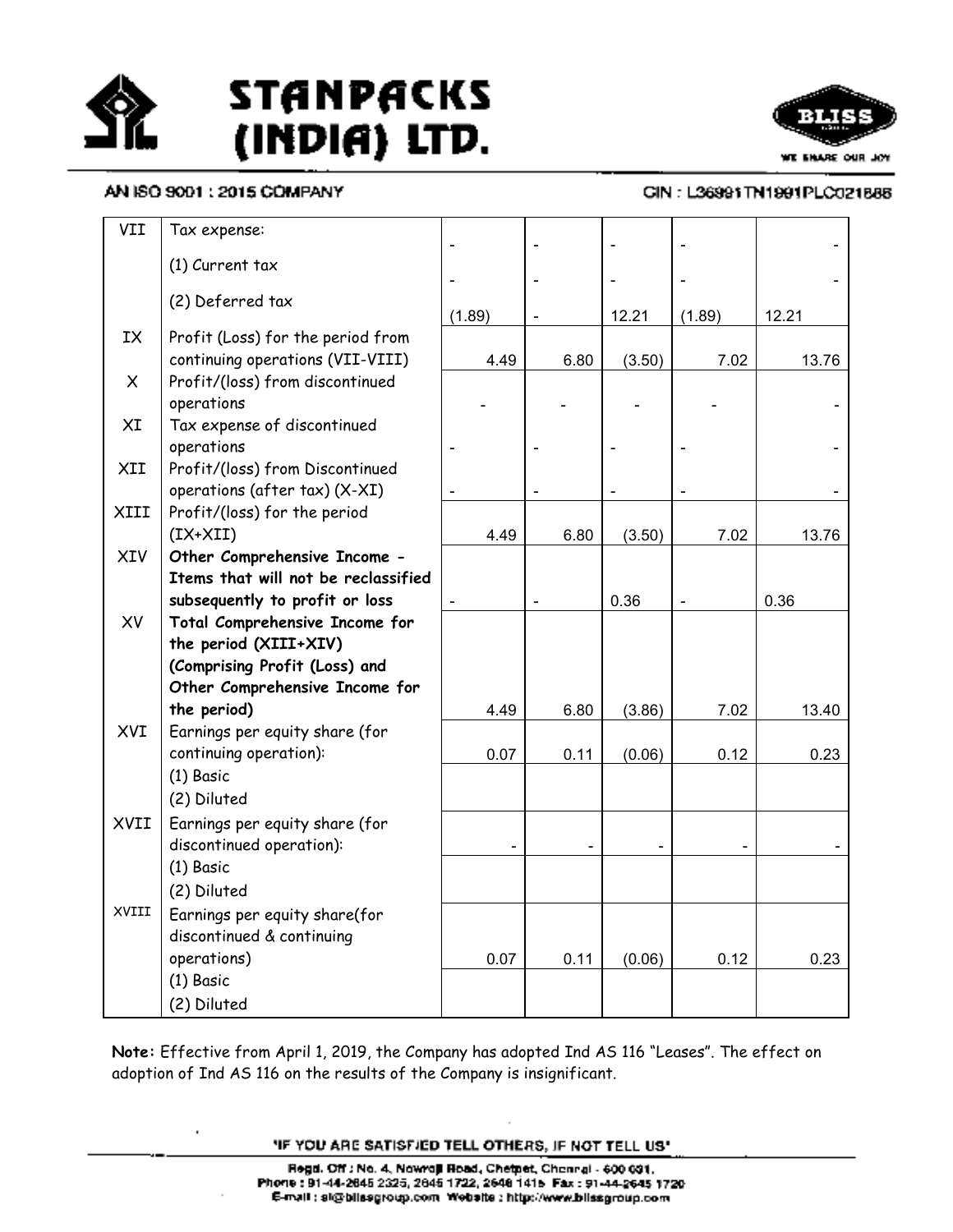



AN ISO 9001 : 2015 COMPANY

CIN: L36991TN1991PLC021888

#### Notes !

The above statement of Audited Financial Results have been reviewed by the Audit Committee 1 and approved by the Board of Directors at its meeting held on 29th June 2020

The Company has adopted the Indian Accounting Standards (IND AS) from April 1, 2017 and these financials have been prepared in accordance with the principles laid down in IND AS 34 -

Interim financial reporting, prescribed under Section 133 of the Companies Act 2013 read with  $\overline{2}$ relevant rules issued there under. The date of transition to IND AS is April 1, 2016. The impact of transition has been accounted for the comparative period results have been restated accordinaly.

The financial results and other financial information for the year ended March 31, 2020 has

been reviewed and has been presented based on the information compiled by the management  $\overline{3}$ after making necessary adjustments to provide a true and fair view of the results in accordance with IND AS.

During the current quarter, the Company does not have more than one reportable segment.  $\ddot{4}$ Accordingly, segmental information is not required to be provided.

5 Previous period's figures have been regrouped or reclassified wherever necessary. The outbreak of COVID 19 pandemic and the resulting lockdown enforced from 23rd March 2020 has affected the Company's regular operations. Only limited operations were running during the lockdown period to cater the businesses in essential service after taking appropriate permission and ensuring safety of the workers. The Campany resumed its normal operations in

- phased manner as per the directives of Government. The Company considered the internal and 6 external information up to the date of approval of these financial results and expects that the carrying amount of its assets does not deteriorate and will be recovered. However given the evolving scenario and uncertainties with respect to its nature and duration. Management will continue to manitor any material changes to future conditions and impact thereof on the Company,
- No investors' complaint was pending either at the beginning or at the end of the Quarter.  $\overline{7}$ Further no investor's complaint has been received during the Quarter
- The above audited financial results for the year ended 31st March 2020 are available in the 8 company's website www.blissgroup.com and Bombay Stock Exchange website www.bseindia.com

for and on behalf of the Board

Gopinath G

Managing Director

Place : Chennai Date : 29th June 2020

"IF YOU ARE SATISFIED TELL OTHERS, IF NOT TELL US"

Regd. Off : No. 4, Nowroji Road, Chatpet, Chennai - 600 031. Phone: 91-44-2545 2325, 2545 1722, 2546 1415 Fax: 91-44-2545 1720 E-mail: sighlissgroup.com Website: http://www.bilssgroup.com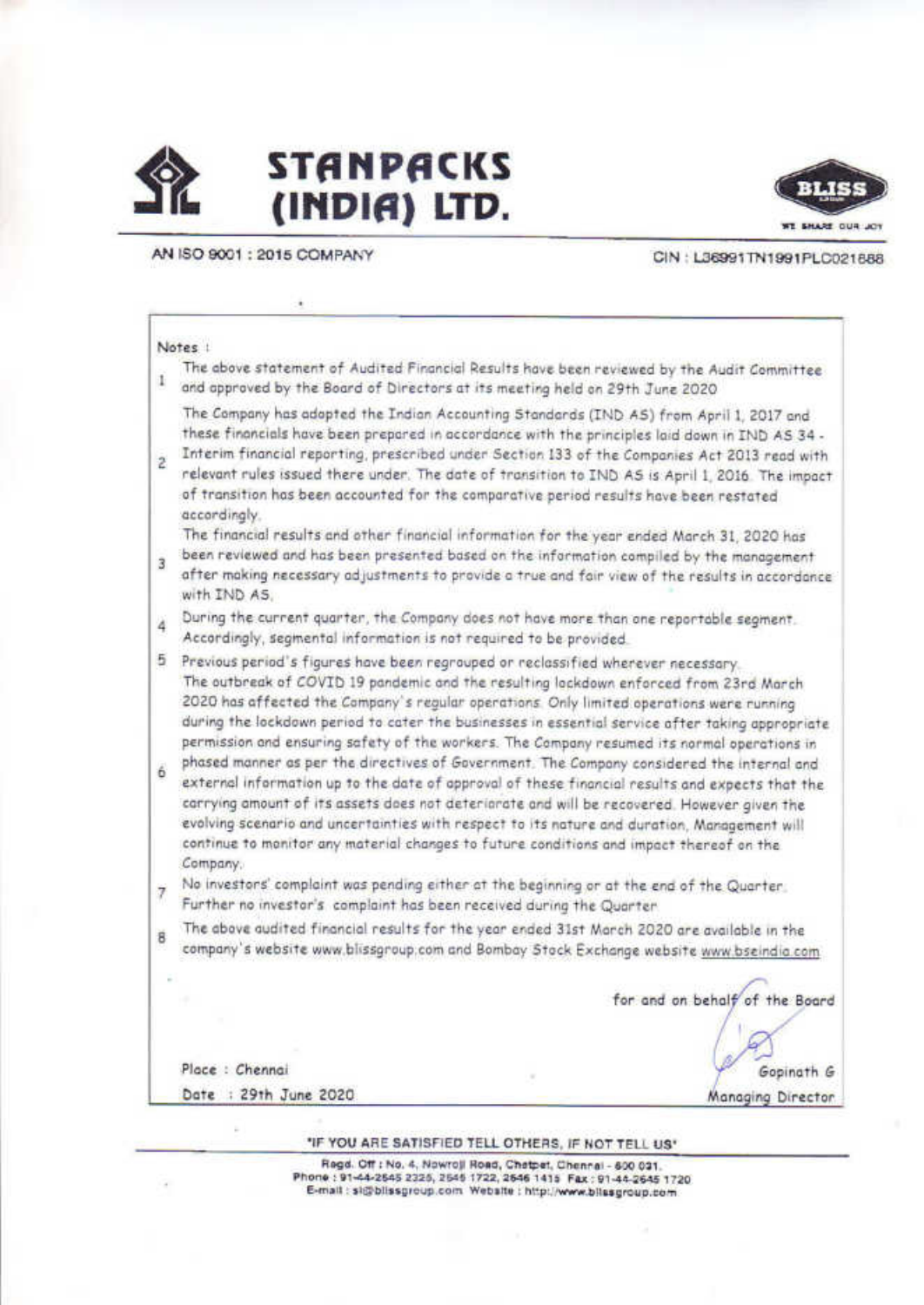

 $\alpha$ 

# **STANPACKS** (INDIA) LTD.



AN ISO 9001 : 2015 COMPANY

# CIN: L36991TN1991PLC021888

|               | STANPACKS INDIA LIMITED                                |                |           |  |  |
|---------------|--------------------------------------------------------|----------------|-----------|--|--|
|               | Balance Sheet as at 31st March 2020<br>(Rs In Lacs)    |                |           |  |  |
|               | <b>Particulars</b>                                     | 31-Mar-20      | 31-Mar-19 |  |  |
| <b>ASSETS</b> |                                                        |                |           |  |  |
| 1)            | Non-Current assets                                     |                |           |  |  |
|               | a) Property, Plant and Equipment                       | 263.04         | 300.58    |  |  |
|               | b) Capital work in progress                            |                |           |  |  |
|               | c) Deferred tax assets (net)                           | 35.90          | 34.01     |  |  |
|               | d) Financial Assets<br>i) Long term loans and advances | 0.09           | 0.09      |  |  |
|               | e) Other Non-current assets                            | 110.48         | 118.36    |  |  |
|               |                                                        | 409.51         | 453.04    |  |  |
| 2)            | Current assets                                         |                |           |  |  |
|               | a) Inventories                                         | 1,409.84       | 1,247.38  |  |  |
|               | b) Trade receivables                                   | 305.43         | 395.94    |  |  |
|               | c) Cash and cash equivalents                           | 21.42          | 19.36     |  |  |
|               | d) Short term loan and advances                        | 7.80           | 3.63      |  |  |
|               | e) Other current assets                                | 0.00           | 0.00      |  |  |
|               |                                                        | 1,744.49       | 16,66.31  |  |  |
|               | <b>TOTAL ASSETS</b>                                    | 2,154.00       | 2,119.35  |  |  |
|               | EQUITY AND LIABILITIES                                 |                |           |  |  |
| 1) Equity     |                                                        |                |           |  |  |
|               | a) Equity Share capital                                | 609.60         | 609.60    |  |  |
|               | b) Other Equity                                        | (317, 48)      | (324.50)  |  |  |
|               |                                                        | 292.12         | 285.10    |  |  |
| Liabilities   |                                                        |                |           |  |  |
|               | 2) Non-Current Liabilities                             |                |           |  |  |
| a)            | Financial Liabilities                                  |                |           |  |  |
|               | i) Long-term borrowings                                | 640.22         | 698,88    |  |  |
|               | ii) Other long term liabilities                        |                |           |  |  |
|               | b) Long term provisions                                | 105.11         | 88.62     |  |  |
|               |                                                        | 745.33         | 787.50    |  |  |
| 3)            | <b>Current liabilities</b>                             |                |           |  |  |
| a)            | Financial Liabilities                                  |                |           |  |  |
|               | i) Short-term borrowings<br>ii) Trade payables         | 733.61         | 759.07    |  |  |
|               | b) Other current liabilities                           | 272.47         | 182.39    |  |  |
|               | c) Short term provisions                               | 97.44<br>13.03 | 101.38    |  |  |
|               |                                                        | 1,116.55       | 3.92      |  |  |
|               | <b>TOTAL LIABILITIES</b>                               |                | 1,046.75  |  |  |
|               |                                                        | 2,154.00       | 2,119.35  |  |  |

"IF YOU ARE SATISFIED TELL OTHERS, IF NOT TELL US"

Regd. Off : No. 4, Nowroji Road, Chatpet, Chennai - 600 031. Phone: 91-44-2645 2325, 2645 1722, 2646 1415 Fax: 91-44-2645 1720 E-mail : si@blissgroup.com Website : http://www.blissgroup.com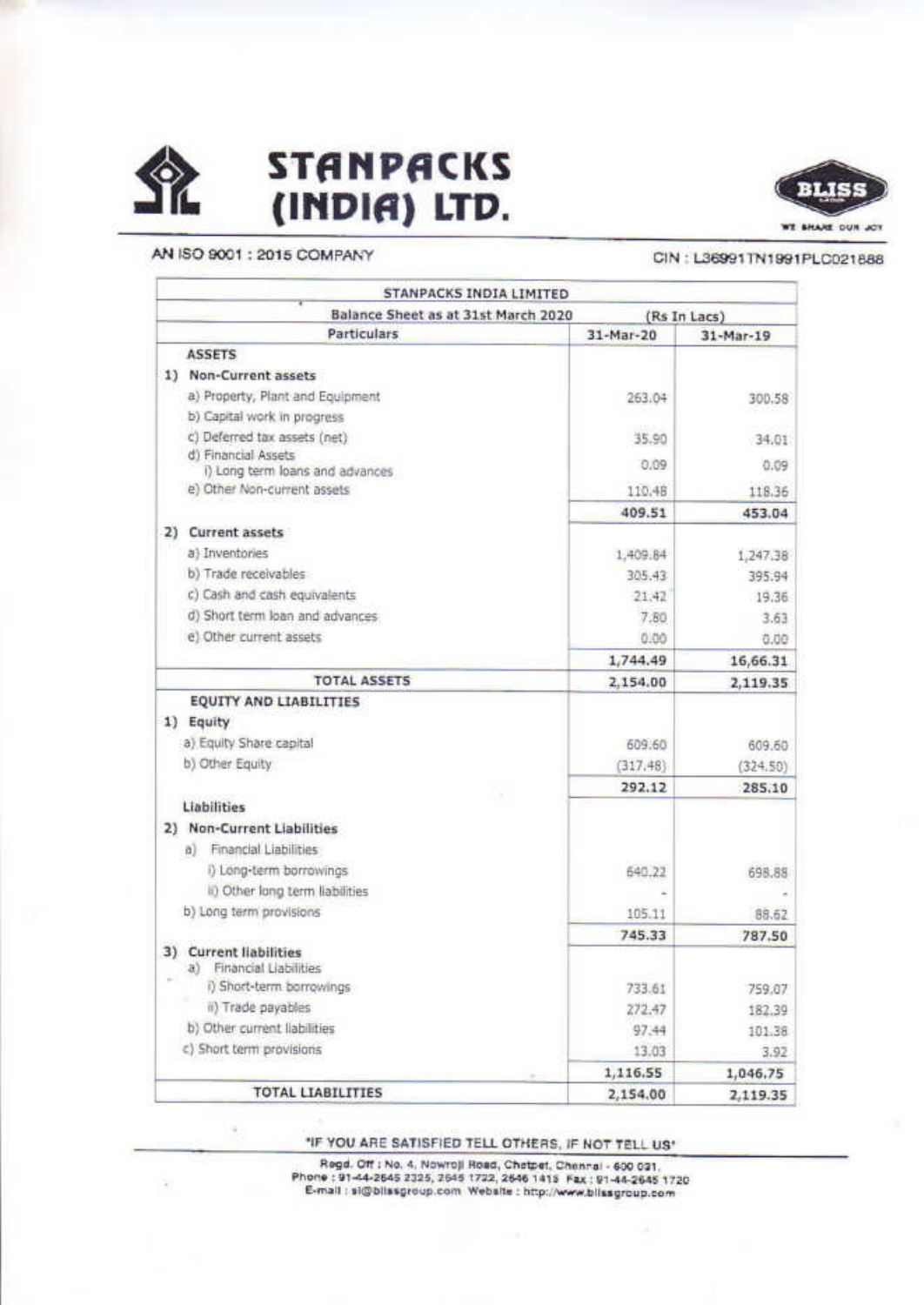

 $\alpha$ 

# **STANPACKS** (INDIA) LTD.



### AN ISO 9001 : 2015 COMPANY

### CIN: L36991TN1991PLC021688

|          | (Pursuant to Clause 34(2) of the Listing (Obligations & Disclosures Requirement) Regulation, 2015) |                       |        |                                            |         |
|----------|----------------------------------------------------------------------------------------------------|-----------------------|--------|--------------------------------------------|---------|
| SI<br>No | Particulars                                                                                        | Year Ended 31.03.2020 |        | (Rs. in lakhs)<br>Year Ended<br>31.03.2019 |         |
| А.       | Cash Flow from Operating Activities                                                                |                       |        |                                            |         |
|          | Net Profit Before Tax and Extraordinary Items                                                      |                       | 5.13   |                                            | 25.97   |
|          | Adjustments for Depreciation                                                                       |                       |        | 62.25                                      |         |
|          | Preliminary Expenses W/Off                                                                         | 58.31                 |        |                                            |         |
|          | Share Issue Expenses W/Off                                                                         |                       |        |                                            |         |
|          | Prior Period Adjustments                                                                           |                       |        |                                            |         |
|          | Profit on Sale of Fixed Assets                                                                     |                       |        |                                            |         |
|          | Loss on Sale of Fixed Assets                                                                       | ×                     |        | 1.05                                       |         |
|          | Interest Earned                                                                                    | (11.79)               |        | (9.51)                                     |         |
|          | Interest Paid                                                                                      | 183.14                |        | 183.78                                     |         |
|          |                                                                                                    |                       | 229.66 |                                            | 237.57  |
|          | Operating Profit before Working Capital Changes                                                    |                       | 234.79 |                                            | 263.54  |
|          | Adjustment for                                                                                     |                       |        |                                            |         |
|          | (Increase)/Decrease in Operating Assets                                                            |                       |        |                                            |         |
|          | Trade Receivables -(Increase) / Decrease                                                           | 90.51                 |        | 59.10                                      |         |
|          | Other Current Assets                                                                               | (4.17)                |        | 7.69                                       |         |
|          | Other Non-Current Assets                                                                           | 7.88                  |        | 3.16                                       |         |
|          | Loans and other financial assets                                                                   | 3.16                  |        | 3.24                                       |         |
|          | Inventories -<br>(Increase) / Decrease                                                             | (162.46)              |        | 37.94                                      |         |
|          | Increase/(Decrease) in Operating Liabilities                                                       |                       |        |                                            |         |
|          | Trade Payables - Increase / (Decrease)                                                             | 90.08                 |        | (151.50)                                   |         |
|          | Other financial and current liabilities                                                            | (7.08)                |        | (54.19)                                    |         |
|          | Other Non Current Liabilities                                                                      | 0.00                  |        | 0.00                                       |         |
|          | Provisions:                                                                                        | 25.60                 | 43.52  | 6.98                                       | (87.58) |
|          | Cash Generated from Operations                                                                     |                       | 278.31 |                                            | 175.96  |
|          |                                                                                                    |                       |        |                                            |         |

"IF YOU ARE SATISFIED TELL OTHERS, IF NOT TELL US"

Regd. Off : No. 4, Nowroji Read, Chetpet, Chennal - 500 031,<br>Phone : 91-44-2545 2325, 2545 1722, 2646 1415 Fax : 91-44-2645 1720<br>E-mail : sli@bilssgroup.com Website : http://www.bilssgroup.com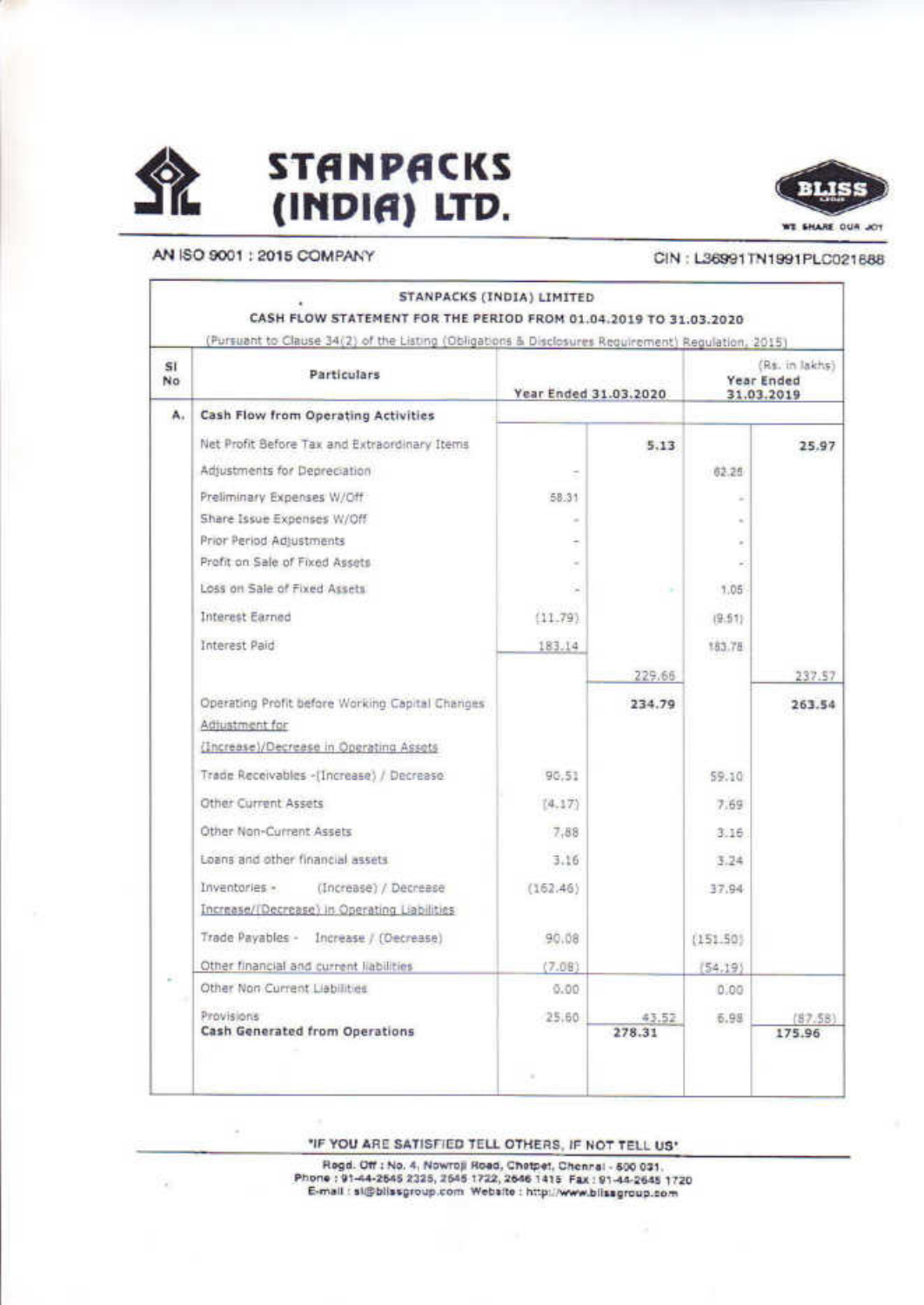



# AN ISO 9001 : 2015 COMPANY

×

×

#### CIN: L36991TN1991PLC021888

| в. | Cash Flow from Investing Activities                                                                 |          |          |          |        |
|----|-----------------------------------------------------------------------------------------------------|----------|----------|----------|--------|
|    | Purchase of Property, Plant and Equipment.<br>(including capital work in progress)                  | (20.77)  |          | (18.05)  |        |
|    | Sale proceeds of Property, Plant and Equipment<br>Deposit balances not considered as cash and       |          |          | 1.03     |        |
|    | cash equivalents                                                                                    | (1.26)   |          | 0.50     |        |
|    | Purchase of Investments                                                                             | ۰        |          | Ξ        |        |
|    | Interest Received                                                                                   | 11.79    | (10.24)  | 9.51     | (7.01) |
|    | Net Cash used for Investing Activities                                                              |          | (10.24)  |          | (7.01) |
| c. | Cash flow from Financial Activities                                                                 |          |          |          |        |
|    | Proceeds from Long Term Borrowings                                                                  | (64.11)  |          | 13.92    |        |
|    | Interest Paid                                                                                       | (183.14) |          | (183.78) |        |
|    | Net Cash Used in Financing Activities<br>Net Increase increase in Cash & Cash.<br>equivalents A+B+C |          | (267.25) |          | (170)  |
|    |                                                                                                     |          | 0.82     |          | (0.91) |
|    | Opening Balance of Cash & Cash Equivalents                                                          |          | 0.57     |          | 1.48   |
|    | Closing Balance of Cash & Cash Equivalents                                                          |          | 1.39     |          | 0.57   |

"IF YOU ARE SATISFIED TELL OTHERS, IF NOT TELL US"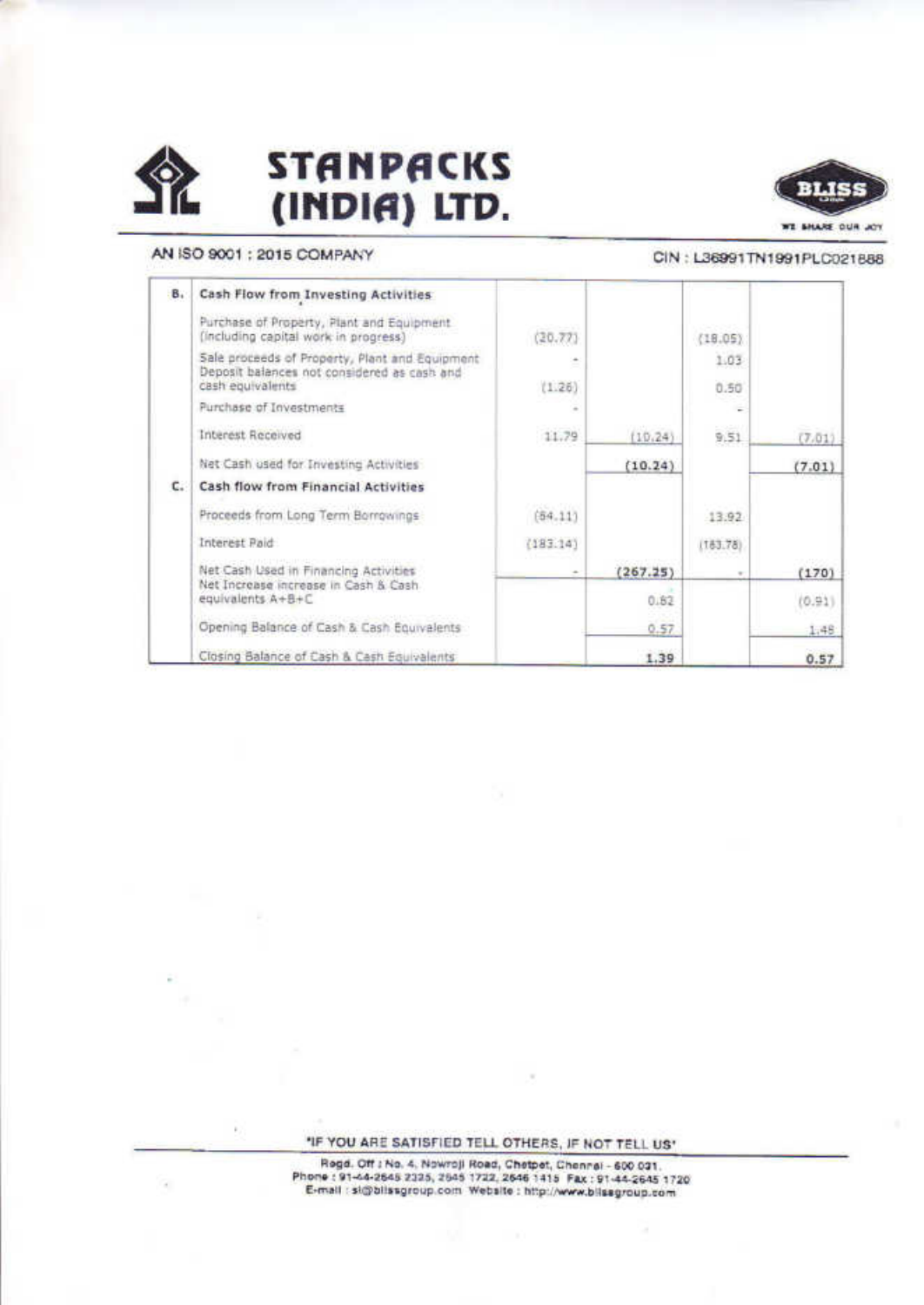



AN ISO 9001 : 2015 COMPANY

CIN: L36991TN1991PLC021888

29<sup>th</sup> June 2020

Annexure-2

SSE-2.2/2020-21/

The Corporate Relationship Department, Bombay Stock Exchange Limited, 1st Floor, New Trading Ring, P.J. Towers, Rotunda Building, Dalal Street, Fort, Mumbai - 400001

Scrip Code No.530931

Dear Sir,

Sub: Declaration on Unmodified Opinion in the Auditor's Report for Financial Year 2019-20

Pursuant to Regulations 33 of SEBI (Listing Obligations and Disclosure Requirements) Regulations, 2015 read with Schedule VIII thereto and SEBI Circular CIR/CFD/CMD/56/2016 dated May 27, 2016, we hereby declare that the Statutory Auditors of the Company, M/s. J.V. Ramanujam & Co., Chartered Accountants (Firm Registration No. 02947S), have submitted the Auditor's Report with unmodified opinion on the financial results for the financial year ended March 31, 2020.

This is for your information and records.

Thanking you,

Yours faithfully,

For Stanpacks (India) Limited

**G.V. GOPINATH** 

**MANAGING DIRECTOR** (DIN: 02352806) Mobile - 9840726466

"IF YOU ARE SATISFIED TELL OTHERS, IF NOT TELL US"

Regd. Off : No. 4, Nowrojl Road, Chetpet, Chennal - 600 031. Phone: 91-44-2645 2325, 2645 1722, 2646 1415 Fax: 91-44-2645 1720 E-mail: sightissgroup.com Website: http://www.bilssgroup.com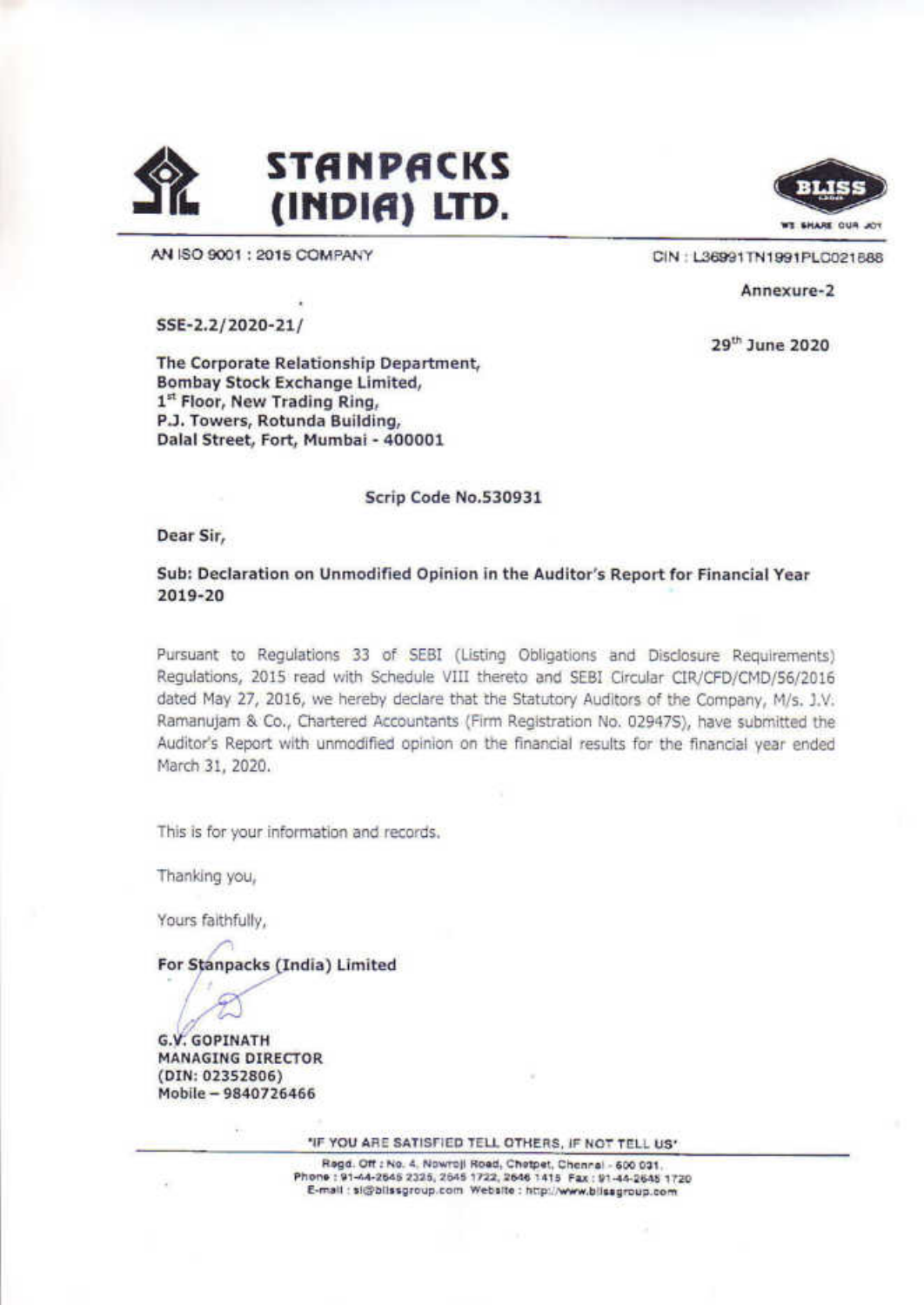

## <sup>J</sup>.V. RAMANUJAM & <sup>C</sup>O., **CHARTERED ACCOUNTANTS**

### Independent Auditor's Report on Standalone Financial Statements

## To Board of Directors of Stanpacks (India) Limited

### Opinion

A

We have audited the accompanying standalone quarterly financial results of Stanpacks (India) Limited for the quarter ended March 31, 2020 and the year to date results for the period April 1, 2019 to March 31, 2020, attached herewith, being submitted by the company pursuant to the requirement of Regulation 33 of the SEBI (Listing Obligations and Disclosure Requirements) Regulations, 2015, as amended.

In our opinion and to the best of our information and according to the explanations given to us these standalone financial results:

- (i) are presented in accordance with the requirements of Regulation 33 of the SEBI (Listing Obligations and Disclosure Requirements) Regulations, 2015 in this regard; and
- (li) give a true and fair view in conformity with the recognition and measurement principles laid down in the applicable accounting standards and other accounting principles generally accepted in India of the net profit and other comprehensive income and other financial information for the quarter ended March 31, 2020 as well as the year to date results for the period from April 1, 2019 to March 31, 2020.

### Basis for Opinion

We conducted our audit in accordance with the Standards on Auditing (SAs) specified under section 143(10) of the Companies Act, 2013 (the Act). Our responsibilities under those Standards are further described in the Auditor's Responsibilities for the Audit of the Standalone Financial Results section of our report. We are independent of the Company in accordance with the Code of Ethics issued by the Institute of Chartered Accountants of India together with the ethical requirements that are relevant to our audit of the financial results under the provisions of the Companies Act, 2013 and the Rules thereunder, and we have fulfilled our other ethical responsibllities in accordance with these requirements and the Code of Ethics. We believe that the audit evidence we have obtained is sufficient and appropriate to provide a basis for our opinion. Regulations, 2015, as amended.<br>
In our opinion and to the best of our information<br>
these standalone financial results:<br>
(1) are presented in accordance with the red<br>
Obligations and Diaclocatic Requirements)<br>
(iii) give a

#### Management's Responsibilities <sup>f</sup>o<sup>r</sup> <sup>t</sup>h<sup>e</sup> Standalone Financial Results

These quarterly financial results as well as the year to date standalone financial results have been prepared on the basis of the interim financial statements. The Company's Board of Directors are responsible for the preparation of these financial results that give a true and fair view ofthe net profitioss and other comprehensive income and other financial information in accordance with the recognition and measurement principles laid down in Indian Accounting Standard 34, 'Interim Financial Reporting' prescribed under Section 133 of the Act read with relevant rules issued thereunder and other accounting principles generally accepted in India and in compliance with Regulation 33 of the Listing Regulations. This responsibility also includes maintenance of adequate accounting records in accordance with the

 $\sum_{i=1}^{n}$ Fl, Lakshmi, New No.56, Old No.28, Third Main Road, Raja Annamalaipuram, Chennai - 600028 <sup>T</sup>elephone; <sup>0</sup>44- <sup>2</sup>43<sup>4</sup> <sup>2</sup>32<sup>5</sup> Fax; <sup>0</sup>44- <sup>4</sup>21<sup>4</sup> <sup>2</sup>85<sup>0</sup> <sup>E</sup>-mail: <sup>j</sup>vtiam@gmail.co<sup>m</sup> >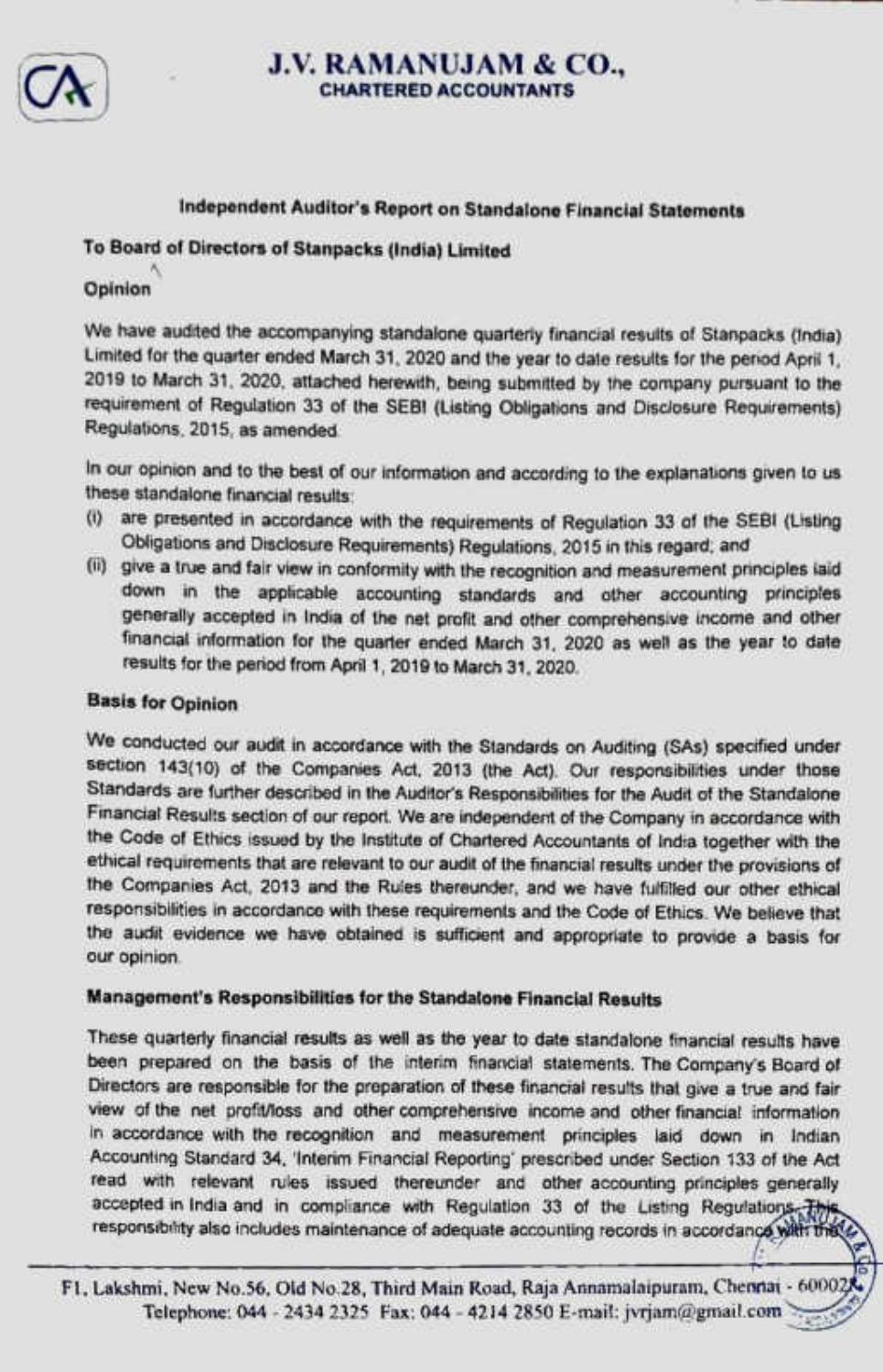

# J.V. RAMANUJAM & CO., **CHARTERED ACCOUNTANTS**

provisions of the Act for safeguarding of the assets of the Company and for preventing and <sup>d</sup>etectin<sup>g</sup> <sup>f</sup>raud<sup>s</sup> <sup>a</sup>n<sup>d</sup> <sup>o</sup>the<sup>r</sup> <sup>i</sup>rregulanties. <sup>s</sup>electio<sup>n</sup> <sup>a</sup>n<sup>d</sup> <sup>a</sup>pplicatio<sup>n</sup> <sup>o</sup><sup>f</sup> <sup>a</sup>ppropnat<sup>e</sup> <sup>a</sup>ccountin<sup>g</sup> <sup>p</sup>olicies: <sup>m</sup>akin<sup>g</sup> <sup>j</sup>udgment<sup>s</sup> <sup>a</sup>n<sup>d</sup> <sup>e</sup>stimate<sup>s</sup> <sup>t</sup>ha<sup>t</sup> <sup>a</sup>r<sup>e</sup> <sup>r</sup>easonabl<sup>e</sup> <sup>a</sup>n<sup>d</sup> <sup>p</sup>rudent; <sup>a</sup>n<sup>d</sup> <sup>d</sup>esign, <sup>i</sup>mplementatio<sup>n</sup> <sup>a</sup>n<sup>d</sup> <sup>m</sup>aintenanc<sup>e</sup> <sup>o</sup><sup>f</sup> <sup>a</sup>dequat<sup>e</sup> <sup>i</sup>nterna<sup>l</sup> <sup>f</sup>inancia<sup>l</sup> <sup>c</sup>ontrol<sup>s</sup> <sup>t</sup>ha<sup>t</sup> <sup>w</sup>er<sup>e</sup> <sup>o</sup>peratin<sup>g</sup> <sup>e</sup>ffectivel<sup>y</sup> <sup>f</sup>o<sup>r</sup> <sup>e</sup>nsurin<sup>g</sup> <sup>t</sup>h<sup>e</sup> <sup>a</sup>ccurac<sup>y</sup> <sup>a</sup>n<sup>d</sup> <sup>c</sup>ompleteness <sup>o</sup><sup>f</sup> <sup>t</sup>h<sup>e</sup> <sup>a</sup>ccountin<sup>g</sup> <sup>r</sup>ecords. <sup>r</sup>elevan<sup>t</sup> <sup>t</sup><sup>o</sup> <sup>t</sup>h<sup>e</sup> <sup>p</sup>reparatio<sup>n</sup> <sup>a</sup>n<sup>d</sup> <sup>p</sup>resentatio<sup>n</sup> <sup>o</sup><sup>f</sup> <sup>t</sup>h<sup>e</sup> <sup>s</sup>tandalon<sup>e</sup> <sup>f</sup>inancia<sup>l</sup> <sup>r</sup>esult<sup>s</sup> <sup>t</sup>ha<sup>t</sup> <sup>g</sup>iv<sup>e</sup> <sup>a</sup> <sup>t</sup>ru<sup>e</sup> <sup>a</sup>n<sup>d</sup> <sup>f</sup>ai<sup>r</sup> <sup>w</sup>e<sup>w</sup> <sup>a</sup>n<sup>d</sup> <sup>a</sup>r<sup>e</sup> <sup>f</sup>ree <sup>f</sup>ro<sup>m</sup> <sup>m</sup>atena<sup>l</sup> <sup>m</sup>isstatement. <sup>w</sup>hethe<sup>r</sup> <sup>d</sup>u<sup>e</sup> <sup>t</sup><sup>o</sup> <sup>f</sup>rau<sup>d</sup> <sup>o</sup><sup>r</sup> <sup>e</sup>rro<sup>r</sup>

<sup>I</sup><sup>n</sup> <sup>p</sup>reparin<sup>g</sup> <sup>t</sup>h<sup>e</sup> <sup>S</sup>tandalon<sup>e</sup> <sup>F</sup>inancia<sup>l</sup> <sup>R</sup>esults, <sup>t</sup>h<sup>e</sup> <sup>B</sup>oar<sup>d</sup> <sup>o</sup><sup>f</sup> <sup>D</sup>irector<sup>s</sup> <sup>a</sup>r<sup>e</sup> <sup>r</sup>esponsibl<sup>e</sup> <sup>f</sup>o<sup>r</sup> <sup>a</sup>ssessin<sup>g</sup> <sup>t</sup>h<sup>e</sup> <sup>C</sup>ompany'<sup>s</sup> <sup>a</sup>bility, <sup>t</sup><sup>o</sup> <sup>c</sup>ontinu<sup>e</sup> <sup>a</sup><sup>s</sup> <sup>a</sup> <sup>g</sup>oin<sup>g</sup> <sup>c</sup>oncern, <sup>d</sup>isclosing, <sup>a</sup><sup>s</sup> <sup>a</sup>pplicable, matters related to going concern and using the going concern basis of accounting unless the <sup>B</sup>oar<sup>d</sup> <sup>o</sup><sup>f</sup> <sup>D</sup>irector<sup>s</sup> <sup>e</sup>ithe<sup>r</sup> <sup>i</sup>ntend<sup>s</sup> <sup>t</sup><sup>o</sup> <sup>l</sup>iquidat<sup>e</sup> <sup>t</sup>h<sup>e</sup> <sup>C</sup>ompan<sup>y</sup> <sup>o</sup><sup>r</sup> <sup>t</sup><sup>o</sup> <sup>c</sup>eas<sup>e</sup> <sup>o</sup>perations, <sup>o</sup><sup>r</sup> <sup>h</sup>a<sup>s</sup> <sup>n</sup><sup>o</sup> realistic alternative but <sup>t</sup><sup>o</sup> do so

The Board of Directors are also responsible for overseeing the financial reporting process of the Company.

### Auditor's Responsibilities for the Audit of the Standalone Financial Results

<sup>O</sup>u<sup>r</sup> <sup>o</sup>bjective<sup>s</sup> <sup>a</sup>r<sup>e</sup> <sup>t</sup><sup>o</sup> <sup>o</sup>btai<sup>n</sup> <sup>r</sup>easonabl<sup>e</sup> <sup>a</sup>ssuranc<sup>e</sup> <sup>a</sup>bou<sup>t</sup> <sup>w</sup>hethe<sup>r</sup> <sup>t</sup>h<sup>e</sup> <sup>S</sup>tandalon<sup>e</sup> <sup>F</sup>inancia<sup>l</sup> Results as a whole is free from material misstatement, whether due to fraud or error, and to issue an auditor's report that includes our opinion. Reasonable assurance is a high level of assurance, but is not a guarantee that an audit conducted in accordance with SAs will always detect a material misstatement when it exists. Misstatements can arise from fraud or error and <sup>a</sup>r<sup>e</sup> considered <sup>m</sup>ateria<sup>l</sup> <sup>i</sup>f, <sup>i</sup>ndividuall<sup>y</sup> <sup>o</sup><sup>r</sup> <sup>i</sup><sup>n</sup> <sup>t</sup>h<sup>e</sup> aggregate, <sup>t</sup>he<sup>y</sup> <sup>c</sup>oul<sup>d</sup> reasonably <sup>b</sup><sup>e</sup> expected to influence the economic decisions of users taken on the basis of this Standalone Financial Results.

As part of an audit in accordance with SAs, we exercise professional judgment and maintain professional scepticism throughout the audit. We also:

« Identify and assess the risks of material misstatement of the Standalone Financial Results, whether due to fraud or error, design and perform audit procedures responsive to those risks, and obtain audit evidence that is sufficient and appropriate to provide a basis for our opinion. The risk of not detecting a material misstatement resulting from fraud is higher than for one resulting from error, as fraud may involve collusion, forgery, intentional omissions, misrepresentations, or the override of internal control,

\* Obtain an understanding of internal financial controls relevant to the audit in order to design audit procedures that are appropriate in the circumstances, but not for the purpose of expressing an opinion on the effectiveness <sup>o</sup><sup>f</sup> such controls.

\* Evaluate the appropriateness <sup>o</sup><sup>f</sup> accounting policies used and the reasonableness <sup>o</sup><sup>f</sup> accounting estimates made by <sup>t</sup>h<sup>e</sup> Board <sup>o</sup><sup>f</sup> Directors.

<sup>+</sup> Evaluate <sup>t</sup>h<sup>e</sup> appropriateness and reasonableness <sup>o</sup><sup>f</sup> disclosures made <sup>b</sup><sup>y</sup> the Board <sup>o</sup><sup>f</sup> Directors <sup>i</sup><sup>n</sup> terms <sup>o</sup><sup>f</sup> the requirements specified under Regulation 33 <sup>o</sup><sup>f</sup> the Listing Regulations.

\* Conciude on the appropriateness <sup>o</sup><sup>f</sup> the Board <sup>o</sup><sup>f</sup> Directors' use <sup>o</sup><sup>f</sup> the going concerrbasiy conclude on the appropriateness of the Board of Directors' use of the going concern basis of the appropriateness of the Board of Directors' uncertainty exists. Si oo Mad

on <sup>B</sup><sup>D</sup>